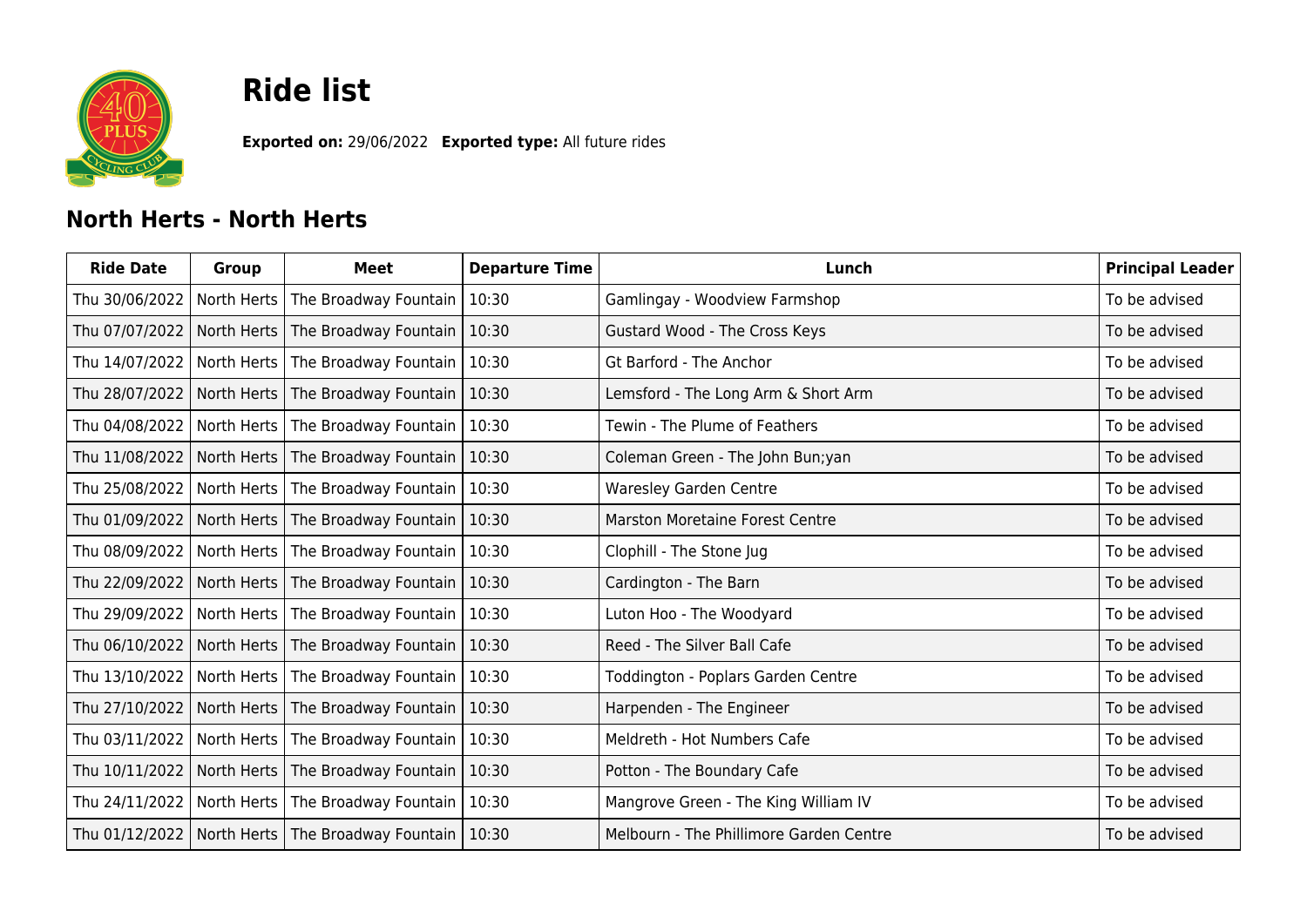| <b>Ride Date</b> | <b>Group</b> | Meet                                                         | Departure Time | Lunch                                          | $\mid$ Principal Leader $\mid$ |
|------------------|--------------|--------------------------------------------------------------|----------------|------------------------------------------------|--------------------------------|
|                  |              | Thu 08/12/2022   North Herts   The Broadway Fountain   10:30 |                | Halls Green - The Rising Sun - Christmas Lunch | To be advised                  |
|                  |              | Thu 22/12/2022   North Herts   The Broadway Fountain   10:30 |                | The Lilley Arms                                | To be advised                  |
|                  |              | Thu 29/12/2022   North Herts   The Broadway Fountain   10:30 |                | Bassingbourn - The Hoops                       | To be advised                  |